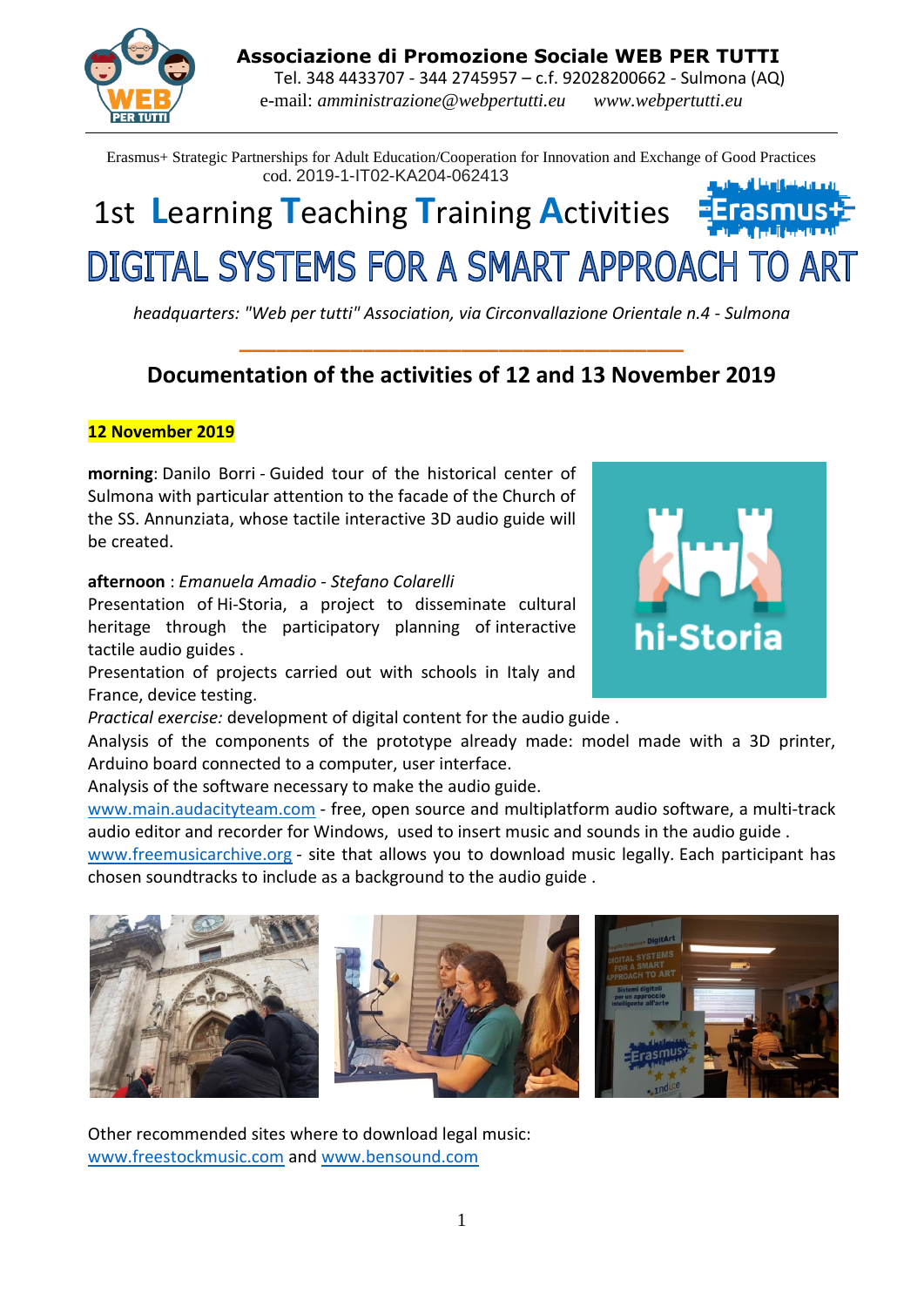

[www.soundbible.com](https://translate.google.com/translate?hl=it&prev=_t&sl=it&tl=en&u=http://www.soundbible.com) and [www.freesound.org](https://translate.google.com/translate?hl=it&prev=_t&sl=it&tl=en&u=http://www.freesound.org) - these sites were used to choose sounds and special effects, ie bells ringing, doors opening ...

The texts for the audio guide were recorded in various languages, texts selected previously and written by the each partners.

#### **November 13, 2019**

**morning:** *Anna Paola Pacella -* Multisensory guided tour of the Santa Chiara Museum (separate documentation)

**afternoon** : *Emanuela Amadio - Stefano Colarelli*



*Practical exercise*: design of a simple 3D device that represents the facade of the Church of the SS. Annunziata. Use of 3D modeling software and printers for device production. Arduino board connections.

Two 3D design and modeling software were used.

**Tinkercad** : free 3D design software, developed by Autodesk. The main features:

- it is a software *cloud* , usable directly from the web browser connected to Internet , no installation required on your PC. All the 3D drawings created can be accessed from any PC or tablet using your TinkerCAD account ;
- it is simple to use, because it is designed for neophytes of 3D design;
- is a geometric modeling software, which uses exclusively solids, therefore particularly suitable for making drawings representing buildings and architectures.

Each participant created an object that was printed later with the 3D printer.

**SketchUp** : free and fairly simple 3D modeling software. It is used online like the previous one. With this software each partner has designed a part of the Annunciation model.

The recordings of the descriptive texts of the sensitive points of the model in the different languages have been completed: Italian, English, Greek, Bulgarian and Spanish.

Here the link to the presentations by Emanuela Amadio of Hi-Storia:

[https://www.hi-storia.it/edu/english-contents/](https://translate.google.com/translate?hl=it&prev=_t&sl=it&tl=en&u=https://www.hi-storia.it/edu/english-contents/%2520)

For further information you can consult these pages (in Italian):

1) ARDUINO [https://www.hi-storia.it/edu/courses/assemblare-programmare-elettronica-hi](https://translate.google.com/translate?hl=it&prev=_t&sl=it&tl=en&u=https://www.hi-storia.it/edu/courses/assemblare-programmare-elettronica-hi-storia/lezioni/circuito-capacitivo/%2520)[storia/lezioni/circuito-capacitivo/](https://translate.google.com/translate?hl=it&prev=_t&sl=it&tl=en&u=https://www.hi-storia.it/edu/courses/assemblare-programmare-elettronica-hi-storia/lezioni/circuito-capacitivo/%2520)

2) 3D MODELING [https://www.hi-storia.it/edu/courses/corso-tinkercad/lezioni/introduction](https://translate.google.com/translate?hl=it&prev=_t&sl=it&tl=en&u=https://www.hi-storia.it/edu/courses/corso-tinkercad/lezioni/introduzione-tinkercad/%2520)[tinkercad/](https://translate.google.com/translate?hl=it&prev=_t&sl=it&tl=en&u=https://www.hi-storia.it/edu/courses/corso-tinkercad/lezioni/introduzione-tinkercad/%2520)